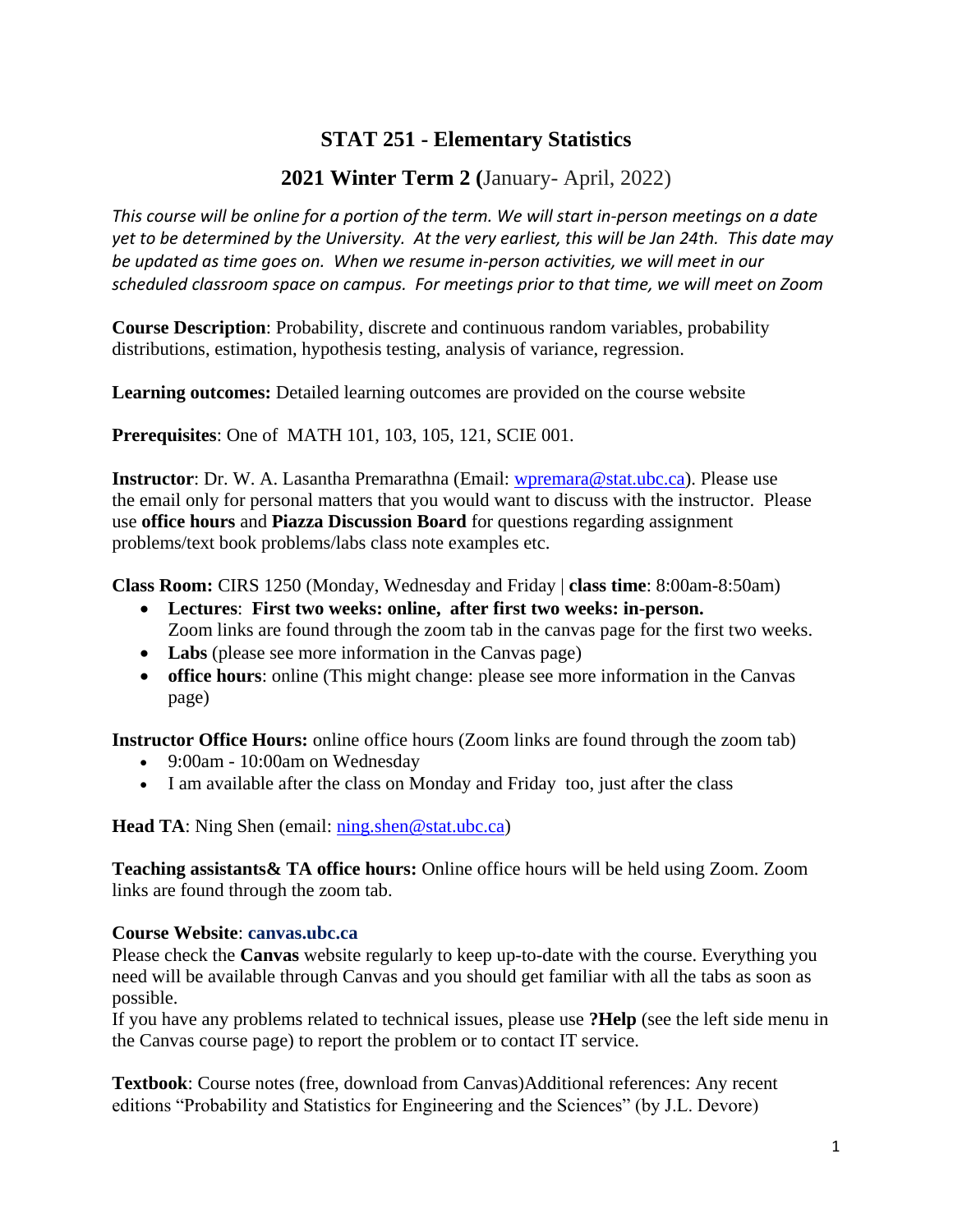## **Chapters to be covered***:* 1, 2, 3, 4, 5, 6, 7, 8, 10, & 11

Detailed learning outcomes can be found on the course website. Refer to this document throughout the course to clarify the outcomes you are expected to attain for each section of the material.

## **Brief Course Description**

- Descriptive Statistics (Ch. 1)
- Probability and probability models  $(Ch. 3)$
- Random variables and distributions (Ch. 4-6)
- Central Limit Theorem (Ch. 7)
- Statistical estimation and hypothesis testing (Ch. 8)
- Analysis of variance (Ch. 10)
- Selected topics from regression (Ch.  $2 \& 11$ )

### **Course Assessment**

| <b>Assessment</b>                                              | Date                                                                                                                                 | Percentage |
|----------------------------------------------------------------|--------------------------------------------------------------------------------------------------------------------------------------|------------|
| Class question (iClicker Cloud)                                | in-class                                                                                                                             | 5%         |
| WebWork(x10)                                                   | See the schedule in canvas page                                                                                                      | 10%        |
| Labs $(x8)$                                                    | See the schedule in canvas page                                                                                                      | 8%         |
| Written Assignments $(x2)$                                     | See the schedule in canvas page                                                                                                      | 10%        |
| Midterm                                                        | Wednesday March $9(8:00am - 8:50am)$<br>in-class exam                                                                                | 22%        |
| Final Exam (must to pass the<br>final exam to pass the course) | To be scheduled by Classroom Services.<br>Exam schedule is released about 3<br>weeks before exams<br><b>Exam period:</b> April 12-27 | 45%        |

**Bonus points:** There will be opportunities for bonus point. 1 point will be given to the top 10 students that provide the best answers on Piazza discussion board.

## **Policy regarding missing the midterm:**

- 1. There will be no make-up exam.
- 2. Students who miss an exam should notify the instructor prior to (if possible) or immediately after the exam. Students must supply a supporting document (for example, a doctor's note will be sufficient in case of a medical emergency) within one week of the day of exam.

## **Deferred Exam Policy if you miss the Final Exam:**

The policy (UBC policy) is that students who miss the final exam MUST report to their faculty advising office within 48 hours to apply for deferred standing. They must also notify the instructor to receive instructions as to when they will write their deferred final. But they will not be granted a deferred final unless they are granted deferred standing by their faculty advising office.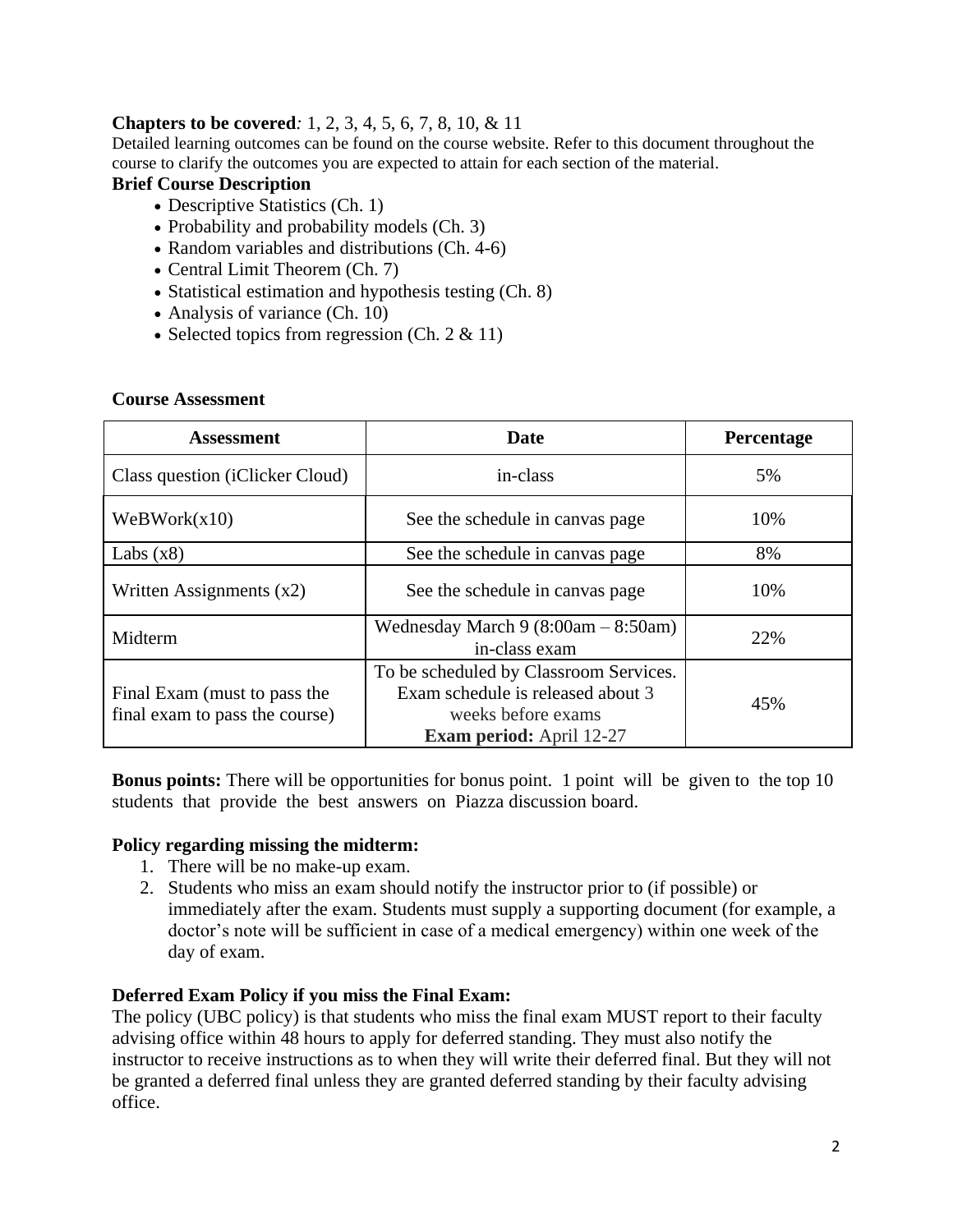**iClicker cloud:** We will be using iClicker Cloud in lectures. *iClicker Cloud is a response* system that allows you to use your own computer or mobile device to respond to questions posed by instructors during class. You need to set up an iClicker Cloud account and add STAT 251 as a course to this account. To do so, please follow [https://lthub.ubc.ca/guides/iclicker](https://lthub.ubc.ca/guides/iclicker-cloud-student-guide)[cloud-student-guide](https://lthub.ubc.ca/guides/iclicker-cloud-student-guide) for details.

### **Piazza Discussion Board:**

You can use "Piazza Discussion Board" to post your questions. This is where you can discuss ideas, strategies, and resources for solving the problems with your classmates. Please DO NOT POST ANSWERS to the questions in the WeBWork assignments/written assignments and Labs before the due date. Instead, share your thoughts and approaches to solving the problems. Asking others how to solve a problem without first trying to solve it yourself will not be beneficial for your learning. TAs will not give the solution for assignments questions before the due date. But they will surely give hints as needed and let you know the correct directions. If you need more clarification, its always better to contact TAs or me during our office hours. Don't expect TAs will answer all your questions posted in Piazza page. We are holding lots of online office hours. I highly encourage you to use online office hours. TAs are available on Zoom. Please go to "General Information: Labs" under "Labs" or "TA Office Hours (online)" to see when TAs are available during each day from Monday to Friday. If you have any problems or feedback for the developers, email [team@piazza.com.](mailto:team@piazza.com)

The 10 students that have answered the most statistics-related questions in a way that explains concepts well but does not reveal the answer to an assignment, lab, or webwork question will get a bonus 1 point added to their grade.

**Access Piazza:** Please go to **"Piazza"** in the left menu in the Canvas course page and it will open in a new window. Then you can sign up for the class page.

### **WeBWork:**

Please see the WebWork assignments open and due dates in the Canvas course page. **Access WeBWork:** Please go to **"WebWork"** in the left menu in the Canvas course page.

**Labs**: There are 8 Lab assignments. Please read more information about lab under "Labs" in Canvas course page.

**Crowdmark**: Crowdmark is an online grading and analytics application. You need to submit (upload) your answers to assignments in Crowdmark. Graded assignments will also be available one week after the due date. I will provide Crowdmark link when assignments are posted. You also will receive an email when a Crowdmark assignment available. If you cannot see STAT 251 course in Crowdmark, you are probably using the wrong email address. Then try with your other emails. The correct email will show you the STAT 251 course. If you still have problems, please contact [lt.hub@ubc.ca](mailto:lt.hub@ubc.ca) . Do not use multiple email addresses to access Crowdmark. If you use multiple emails, your grade will not be correctly sync with the Canvas grade book. **Access Crowdmark:** you can see where to upload your assignment when they are ready. You will be able to access Crowdmark only when the first assignment is available there.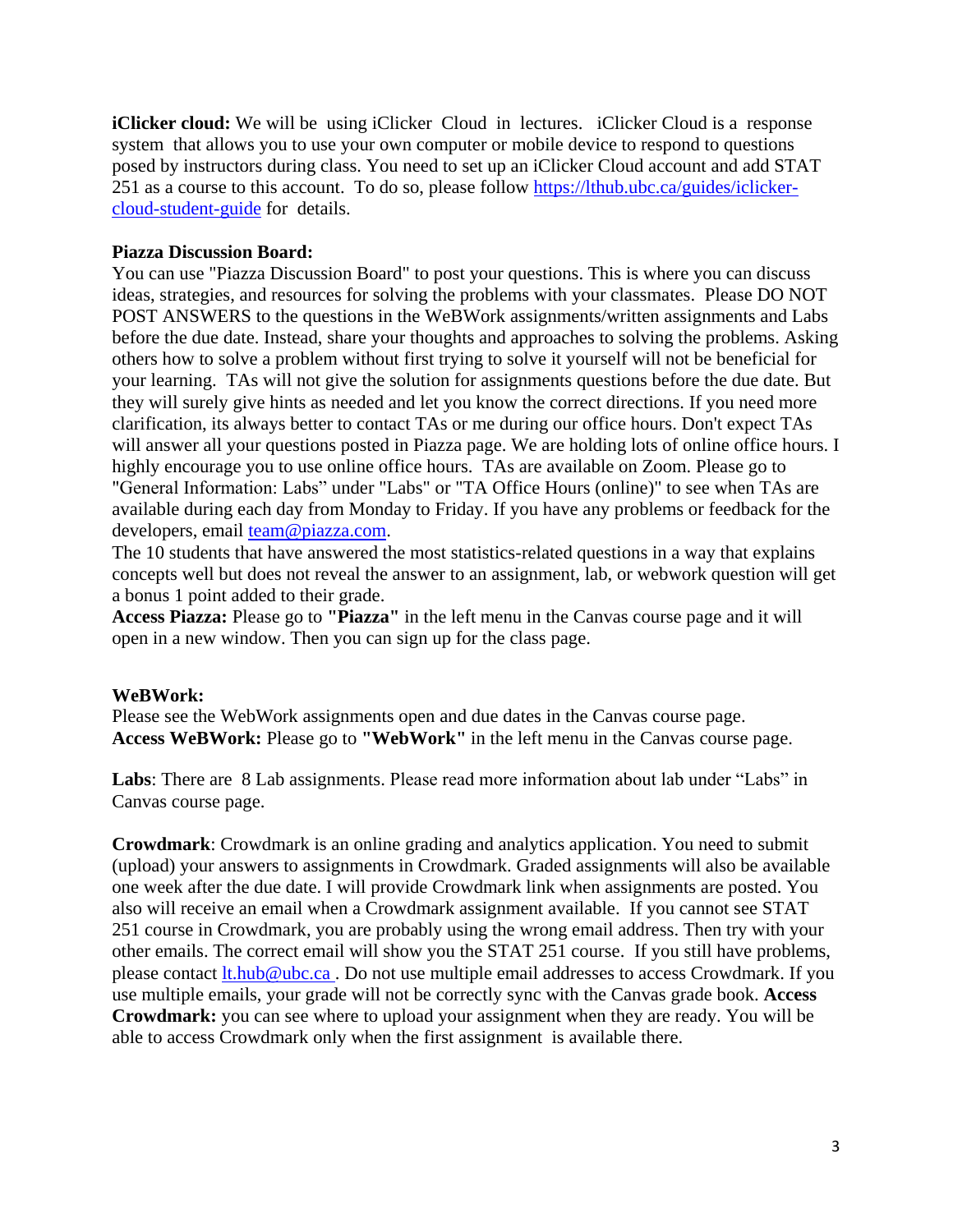# **Covid Safety in the Classroom (when Classes are in-person)**

**Masks:** Masks are **required** for all indoor public spaces on campus, including classrooms, as per the BC Public Health Officer orders and UBC policy. For our in-person meetings in this class, it is important that all of us feel as comfortable as possible engaging in class activities while sharing an indoor space. For the purposes of this order, the term "masks" refers to medical and non-medical masks that cover our noses and mouths. Masks are a primary tool to make it harder for Covid-19 to find a new host. You will need to wear a medical or non-medical mask for the duration of our class meetings, for your own protection, and the safety and comfort of everyone else in the class. You may be asked to remove your mask briefly for an ID check for an exam, but otherwise, your mask should cover your nose and mouth. Please do not eat in class. If you need to drink water/coffee/tea/etc, please keep your mask on between sips. Students who need to request an exemption to the indoor mask mandate must do so based on one of the grounds for exemption detailed in [the PHO Order on Face Coverings \(COVID-19\).](https://www2.gov.bc.ca/assets/gov/health/about-bc-s-health-care-system/office-of-the-provincial-health-officer/covid-19/covid-19-pho-order-face-coverings.pdf) Such requests must be made through the Center for Accessibility (info.accessibility@ubc.ca).

Mask wearing protects you as well as others in your environment. Let's do everything we can as a community to stop the spread of this virus.

**Vaccination**: If you have not yet had a chance to get vaccinated against Covid-19, vaccines are available to you, free, and on campus [\(http://www.vch.ca/covid-19/covid-19-vaccine\)](http://www.vch.ca/covid-19/covid-19-vaccine) The higher the rate of vaccination in our community overall, the lower the chance of spreading this virus. You are an important part of the UBC community. Please arrange to get vaccinated if you have not already done so.

**Seating in class:** To reduce the risk of Covid transmission, **please sit in a consistent area** of the classroom each day. This will minimize your contacts and will still allow for the pedagogical methods planned for this class to help your learning.

## **Your personal health**

- A daily self-health assessment is required before attending campus. Every day, before coming to class, complete the self-assessment for Covid symptoms using this tool[:](https://bc.thrive.health/covid19/en) <https://bc.thrive.health/covid19/en>
- You can check this website to find out if you should self-isolate or self-monitor: [http://www.bccdc.ca/health-info/diseases-conditions/covid-19/self-isolation#Who.](http://www.bccdc.ca/health-info/diseases-conditions/covid-19/self-isolation#Who)
- Your precautions will help reduce risk and keep everyone safer. You can prioritize your health and still be able to succeed

### **If you do miss class because of illness:**

- Make a connection early in the term to another student or a group of students in the class. You can help each other by sharing notes. If you don't yet know anyone in the class, post on the discussion forum (Piazza) to connect with other students.
- Consult the class resources on Canvas.
- Use the online discussion forum (Piazza) for help.
- Come to online office hours (instructor and TAs) to contact us and discuss.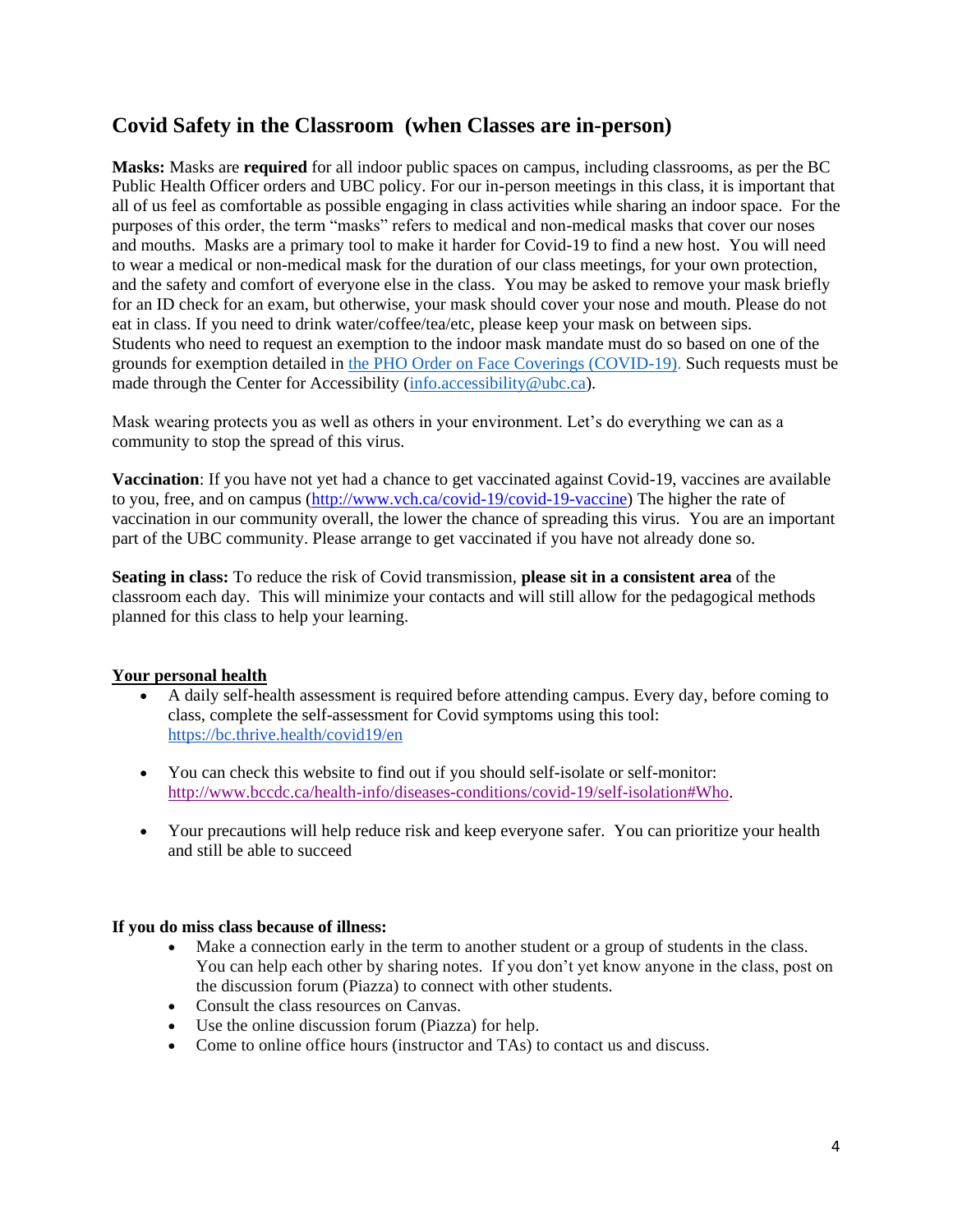## **Academic Integrity: Class Policies on Exams and Assignments**

### **Exams:**

Exams are in-person

### **Assignments/Canvas quizzes/WeBWork/Labs:**

 Discussion of ideas leaned in class is encourage (with other students, TAs or the instructor). This helps the leaning process. But individual work turned in by each student should be your own work. Do not copy or paraphrase solutions from other students or from other sources. Do Not provide your solutions to another student. Failure to comply with these rules will result in an automatic 0 for your work, and additional academic penalties.

### For more information, please see

Academic Honesty and Standards:<http://www.calendar.ubc.ca/Vancouver/index.cfm?tree=3,54,111,958> Academic Misconduct:<http://www.calendar.ubc.ca/Vancouver/index.cfm?tree=3,54,111,959> Disciplinary Measures[:http://www.calendar.ubc.ca/Vancouver/index.cfm?tree=3,54,111,960](http://www.calendar.ubc.ca/Vancouver/index.cfm?tree=3,54,111,960)

### **Note:**

- $\triangleright$  Please check the Canvas course page regularly.
- No late submission (WebWork/Written Assignments/Labs/Exams) will be accepted.
- $\triangleright$  You are allowed to discuss lab assignment/WebWork/ Written Assignment questions with other students via Piazza discussion board. But DO NOT post answers in the Piazza page.
- $\triangleright$  Grades change request forms (for midterm and assignments) should be submitted within one week after grade released/post solution on canvas page. Remarking request should only be raised when you are sure that the markers have made a mistake in marking your paper when you compare your paper with marking scheme. Remarking is not meant to give students a way to ask for more marks
- $\triangleright$  I will not be able to answer your questions about assignment problems/text book problems/ class note examples etc. by emails. I hope you can understand that as there are around 600 students in my class in this term and how hard to explain answers to your questions through emails. Please use **online office hours** and **Piazza Discussions** for those kind of questions**.** Please use the instructor email only for personal matters (eg. if you are going to miss the midterm exam due to some unavoidable circumstance etc. or some other important matter related to the course) that you would want to discuss with the instructor. We are always there to help you guys during our (TAs and mine) online office hours.

## **Reach Out for Success**

- $\triangleright$  University students often encounter setbacks from time to time that can impact academic performance. Discuss your situation with your instructor or an academic advisor. Learn about how you can plan for success at: [www.students.ubc.ca](http://www.students.ubc.ca/)
- $\triangleright$  For help addressing mental or physical health concerns, including seeing a UBC counsellor or doctor, visit:<https://students.ubc.ca/health-wellness>